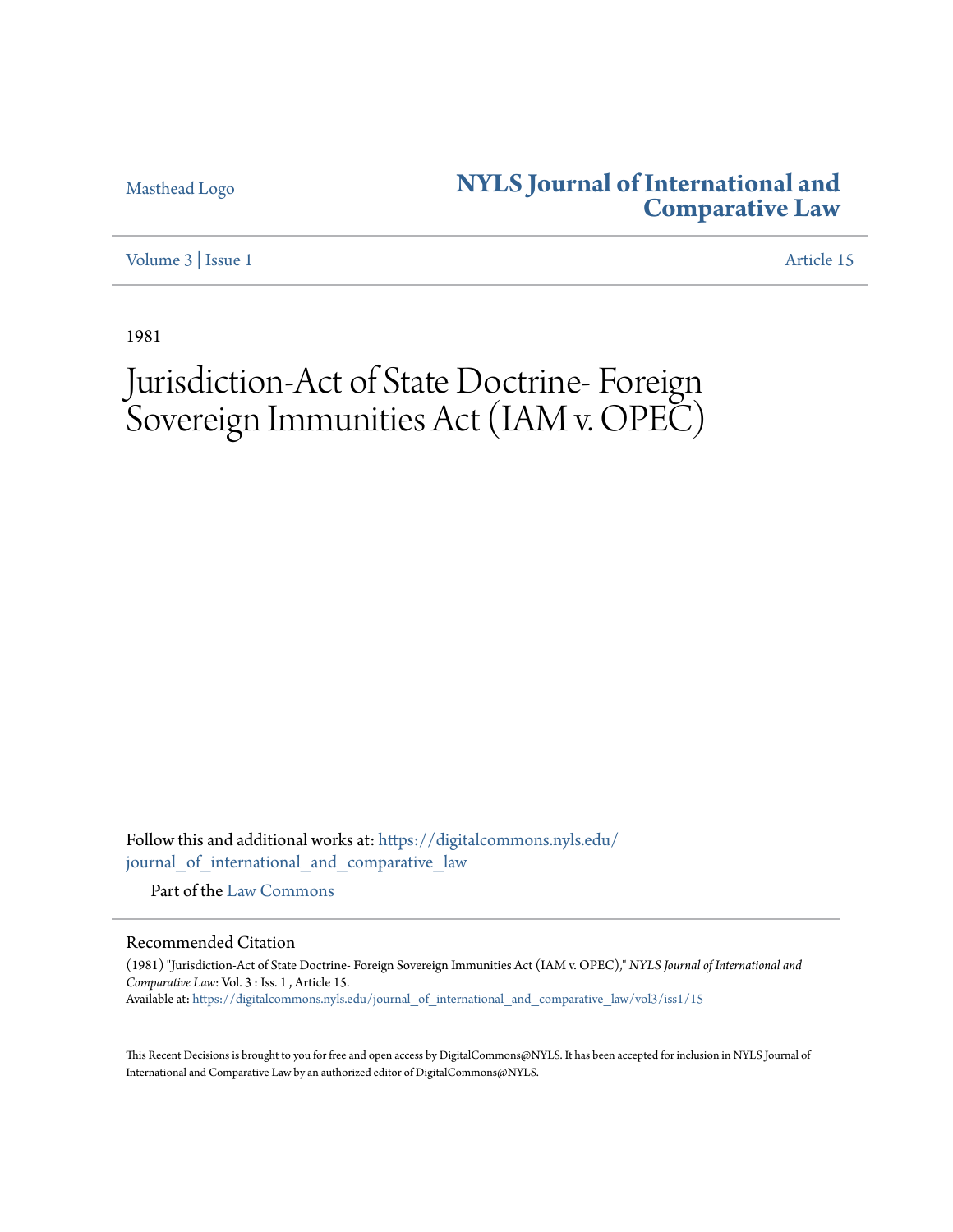when a foreign sovereign is a party. The court reasoned that in view of the potential sensitivity of actions against foreign states, trial **by** a court without a jury would tend to promote a uniformity in decision in actions where foreign governments are involved.

**JURISDICTION - ACT OF STATE DOCTRINE - FOREIGN SOVEREIGN IMMUNI-TIES** *AcT-International Association of Machinist and Aerospace Workers (IAM) v. Organization of the Petroleum Exporting Countries (OPEC),* 649 **F.2d** 1354 (9th Cir. **1981)** (as amended Aug. 24, **1981).**

Appellant, International Association of Machinist and Aerospace Workers (TAM), brought this action for declaratory and injunctive relief against the Organization of Petroleum Exporting Countries **(OPEC)** and its member nations alleging that appellees had engaged in price fixing in violation of United States antitrust laws.' They also requested treble damages for the alleged violations. Refusing to recognize the jurisdiction of the court, the appellees did not appear, but their cause was argued **by** various amici, along with court-appointed experts. The district court initially dismissed **OPEC** as an entity (or organization), since **OPEC** had not been served. In the suit against the thirteen **OPEC** nations individually, the court granted judgment in favor of appellees based on its finding that the commercial activity exception to the Foreign Sovereign Immunities Act of **1976'** was inapplicable.

On appeal, appellant contended that the lower court erred in its application of the FSIA, that under the pertinent "nature of the act" test, OPEC's activities—making agreements to fix prices—had been for profit, thus rendering them commercial.

The Ninth Circuit affirmed the district court's judgment, but on different grounds. Initially, the court adopted the district court's finding that the development and control of the terms and conditions for the removal of a prime natural resource was, indeed, the act of a sovereign state. The court reasoned, however, that the concerns espoused **by** the litigants were more appropriately addressed **by** the act of state doctrine, which "declares that a United States court will not adjudicate a politically sensitive dispute which would require the court to judge the legality of the sovereign act of a foreign state."

The court also refused to accept the appellant's contention that

**3.** 649 **F.2d** at **1358.**

**1981]**

**<sup>1.</sup>** Clayton Act, ch. **323,** §§ 4-5, **38** Stat. **731** (1914) (current version at **15 U.S.C.** §§ **15-16 (1976)).** Sherman Anti-Trust Act, ch. 647, **§ 1, 26** Stat. **209** (current version at **<sup>15</sup> U.S.C.** §§ 1-2 **(1976)).**

<sup>2.</sup> **28 U.S.C.** §§ **1602-1611 (1976).**